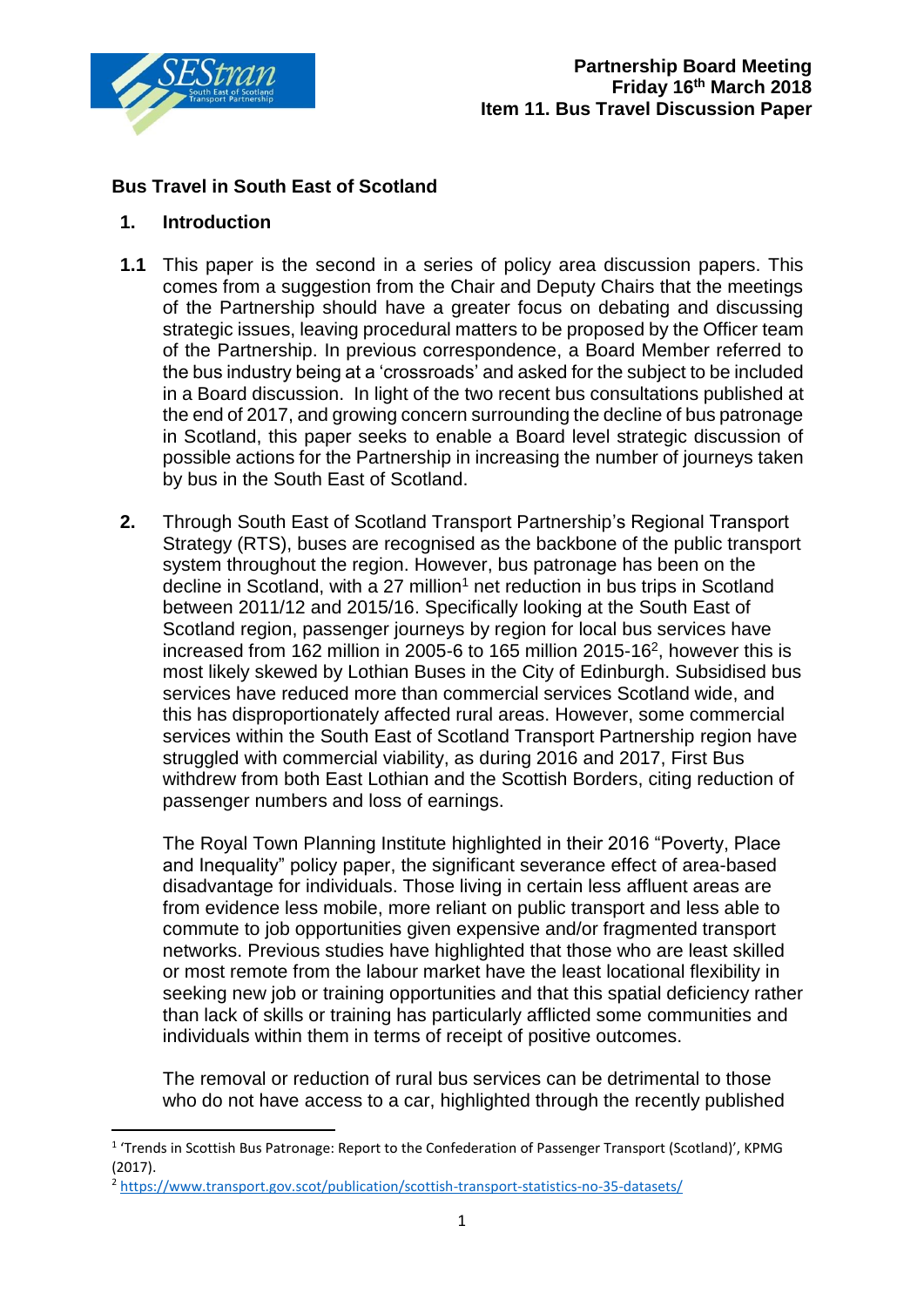

### **Partnership Board Meeting Friday 16th March 2018 Item 11. Bus Travel Discussion Paper**

Loneliness and Isolation Consultation. The level of bus services provided during off-peak hours and in areas of relatively low demand is essential from the perspective of non-car owners, and in providing alternatives to the car. At present, many services drop off sharply or cease fairly early in the evening, which is problematic for many. In addition, many Sunday services are infrequent with some not running at all. This is a particular issue for access to education, retail and leisure, in addition to employment and health. However, the internet and internet shopping has also impacted on the way people travel and their reasons for doing so. The reduction or removal of rural bus services can either limit access to key services via affordable transport, or encourage car ownership as the only viable means of transport. Indeed, an increase in car ownership accounts for 12 million of the 27 million net reduction of bus trips in Scotland<sup>3</sup>.

# **3. Bus Travel in South East of Scotland**

## **3.1 Open Data in the Bus Industry**

1

The concept of Open Data is about making data held by public bodies available and easily accessible online for reuse and redistribution. Published Open Data will not impact on the fundamental right to the protection of confidential personal and commercial data.

Access to open data is essential in terms of improving bus patronage, offering innovative solutions to digital data and improving access to up to date and relevant information. There is an ever increasing expectation for digital information and for information to be made available in greater depths, in order to make journey planning easier. SEStran believes that detailed bus service and stop patronage data should similarly be made available for transport planning purposes. At present this data is not released and can severely restrict effective transport planning and project development, which again is not in the public interest.

As part of SEStran's 'SocialCar' project, SEStran, in collaboration with Product Forge and CodeBase, hosted a Transport 'Hackathon' (marathon of information analysis or hacking marathon) on Thursday 4th May – Sunday 7th May 2017 in Edinburgh. The aim of the Transport Hackathon was to understand how people currently use transport services in the South East of Scotland. The event aimed to understand how, through digital methods, we could make services better for everyone in the future. The event consisted of a room full of entrepreneurially-minded data scientists and analysts, designers, software engineers and transport industry professionals. These participants spent 3 days and 3 nights developing product prototypes to improve transport services within Scotland. Participants from this wide range of backgrounds and skills formed teams to work on a product prototypes with

<sup>&</sup>lt;sup>3</sup> 'Trends in Scottish Bus Patronage: Report to the Confederation of Passenger Transport (Scotland)', KPMG (2017).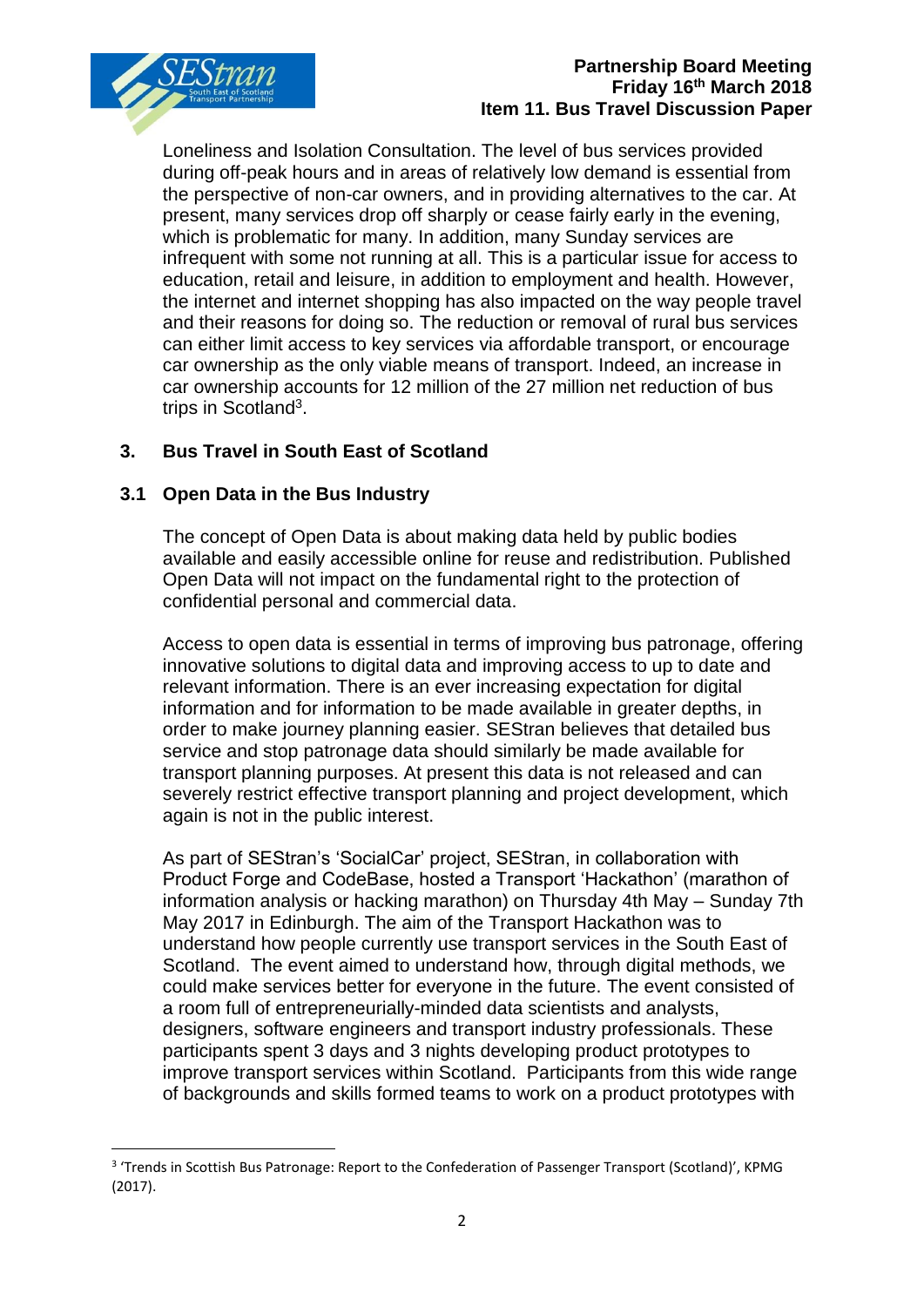

support from industry experts in the transport sector and the wider technology community.

Providing this open, innovative and collaborative space, SEStran were keen to see participants use this event to bring their digital expertise to challenges faced by the transport industry in Scotland, expand professional networks, fix problems within the sector or even launch a new product or start-up. Highlights of this event can be viewed via this link: <https://www.youtube.com/watch?v=Wfdb65eyL1g>

### **How can open data help the bus industry plan and create services for the future? Should SEStran host a further open data session as part of the yTravel project with Young Scot?**

# **3.2 Smart Ticketing in the SEStran Region**

SEStran has invested a significant amount of money in Real Time Passenger Information. Live bus times can now be accessed through the BustrackerSEStran mobile app and website and on digital screens in public and commercial buildings across the region. The Transport Scotland Smart Ticketing Delivery Strategy, first published in October 2012 and now updated, set out the vision "That all journeys on Scotland's bus, rail, ferry, subway and tram networks can be made using some form of smart ticketing or payment".

SEStran recently responded to the consultation 'The Future of Smart Ticketing in Scotland' and highlighted that any national smart ticketing scheme should aim to provide contactless payment systems. Integrated Ticketing through contactless payments systems should be the end objective of the national scheme. Any approach to a national smart ticketing scheme needs to facilitate, not stifle, this kind of development led by operators, or otherwise. However, contactless systems do present other barriers in terms of market perception of transparency and clarity of pricing, and therefore these issues need to be looked at in greater depth. For example, feedback from bus operators within the SEStran region has highlighted wariness amongst the public of new smart ticketing methods and there have therefore been low levels of take-up of any new smart ticketing methods.

Significant investment has already been made in smart infrastructure and further investment made in ensuring operators across the country can accept smart tickets and it is right that these benefits should be maximised. For example, South East of Scotland Transport Partnership has been successful in two rounds of the ERDF Smart Ticketing Challenge Fund and has kitted out 10 smaller bus operators with smart ticketing enabled ticket machines for tendered bus services.

### **How can the South East of Scotland Transport Partnership provide further support to bus operators to be ready for a national integrated smart ticketing system?**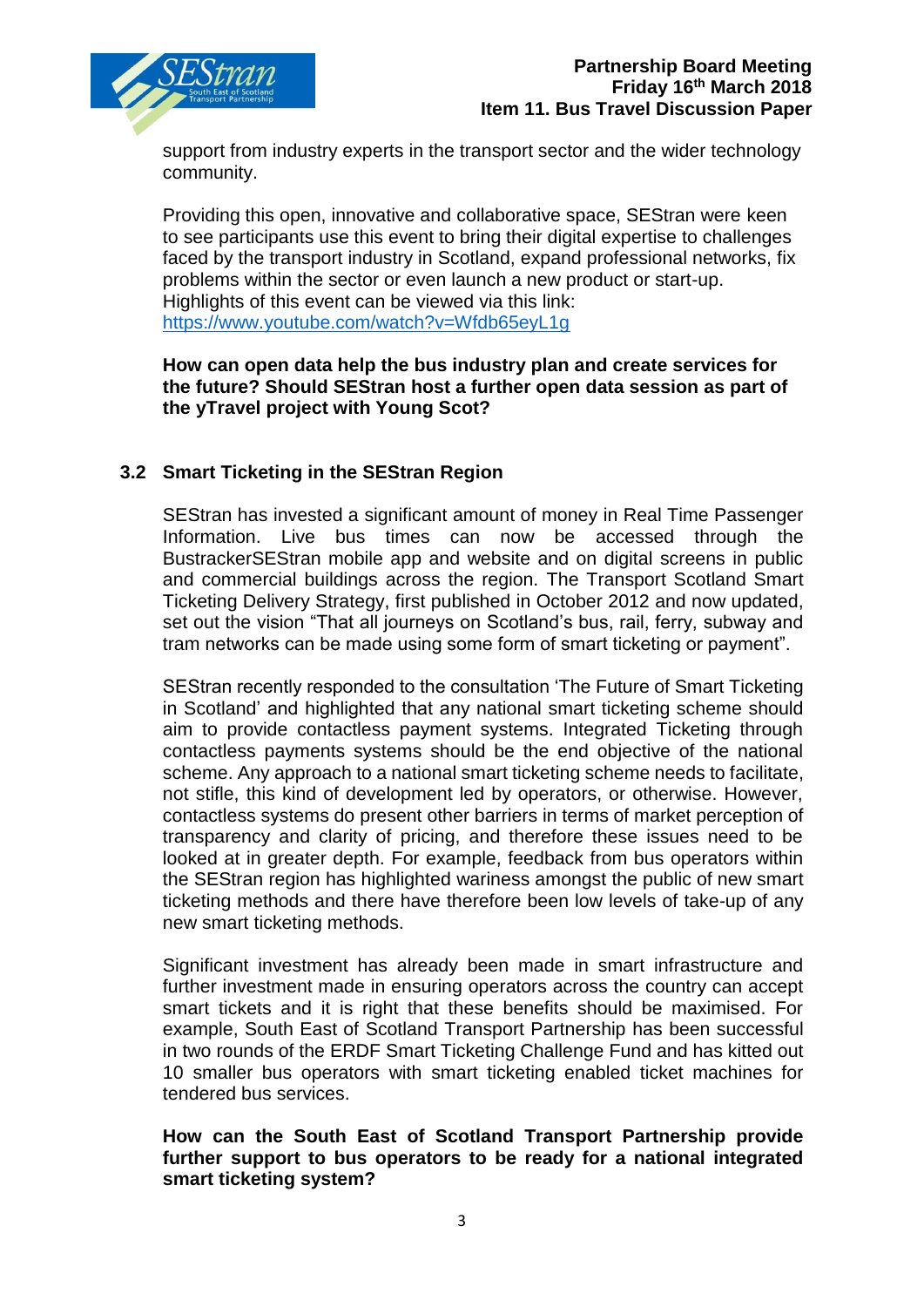

# **3.3 Tackling Rising Congestion**

Congestion has increased average bus journey times by 10% over the last decade, leading to higher fares and undermining the attractiveness of the bus. There is a distinct trend across the most congested urban conurbations in the UK of bus journey times rising by  $-$  on average  $-$  almost 1% per annum.<sup>4</sup> An example of the effects of congestion, would be the X70 Borders Buses service from Peebles to Edinburgh, which has added 20 minutes to the journey time due to congestion. There is also a direct correlation between operating speeds and patronage: a 10% decrease in speeds reduces patronage by at least 10%. The figure could yet be higher because congestion puts pressure on punctuality and reliability which can increase waiting time at bus stops. Passengers place a value two to three times as high on waiting at a bus stop as they do for in-vehicle time.

Clearly, congestion is an issue for bus patronage, and it has been addressed previously. In Edinburgh, the introduction of Greenways bus priority in 1996, following years of good conventional priority measures, resulted in a 4% improvement in journey times between 1986 and 1996. However, this trend was not sustained due to weaker enforcement, removal of priority during off peak and lack of maintenance of bus lanes.

Professor David Begg has suggested that more cities need to follow the lead of London, with the implementation of congestion charging, Nottingham, with its workplace parking levy, and Bristol, with essential car parking restraint measures. All three cities have been prepared to use both the carrot (improved sustainable transport) and the stick (car restraint). Professor Begg states that public transport improvements on their own are not a panacea for urban congestion. They have to be accompanied by traffic restraint measures.

Mobility as a Service (MaaS) brings all means of travel, transport providers and payment options together into one single service, giving customers instant access to all public transport, from trains and trams to buses and bikes<sup>5</sup>. MaaS and the Collaborative (Sharing) Economy have great potential to unlock underused capacity. The transport network of the South East of Scotland can at peak times be close to capacity and a lot of this is comprised of underutilised individualised vehicles travelling on the network, imposing social, economic and environmental detriment on communities. The value of the collaborative economy is to use underutilised assets, such as under-occupied cars relative to their capacity, to reduce congestion on road networks and to offset the need for further capacity expansion of network based on non-collective motorised modes of transportation. This could reduce the need for the introduction of demand restraint policies such as workplace parking charges and also reduce

**.** 

<sup>4</sup> [https://greenerjourneys.com/wp-content/uploads/2016/06/Prof-David-Begg-The-Impact-of-Congestion-on-](https://greenerjourneys.com/wp-content/uploads/2016/06/Prof-David-Begg-The-Impact-of-Congestion-on-Bus-Passengers-Digital-FINAL.pdf)[Bus-Passengers-Digital-FINAL.pdf](https://greenerjourneys.com/wp-content/uploads/2016/06/Prof-David-Begg-The-Impact-of-Congestion-on-Bus-Passengers-Digital-FINAL.pdf)

<sup>5</sup> <https://maas-scotland.com/what-is-maas/>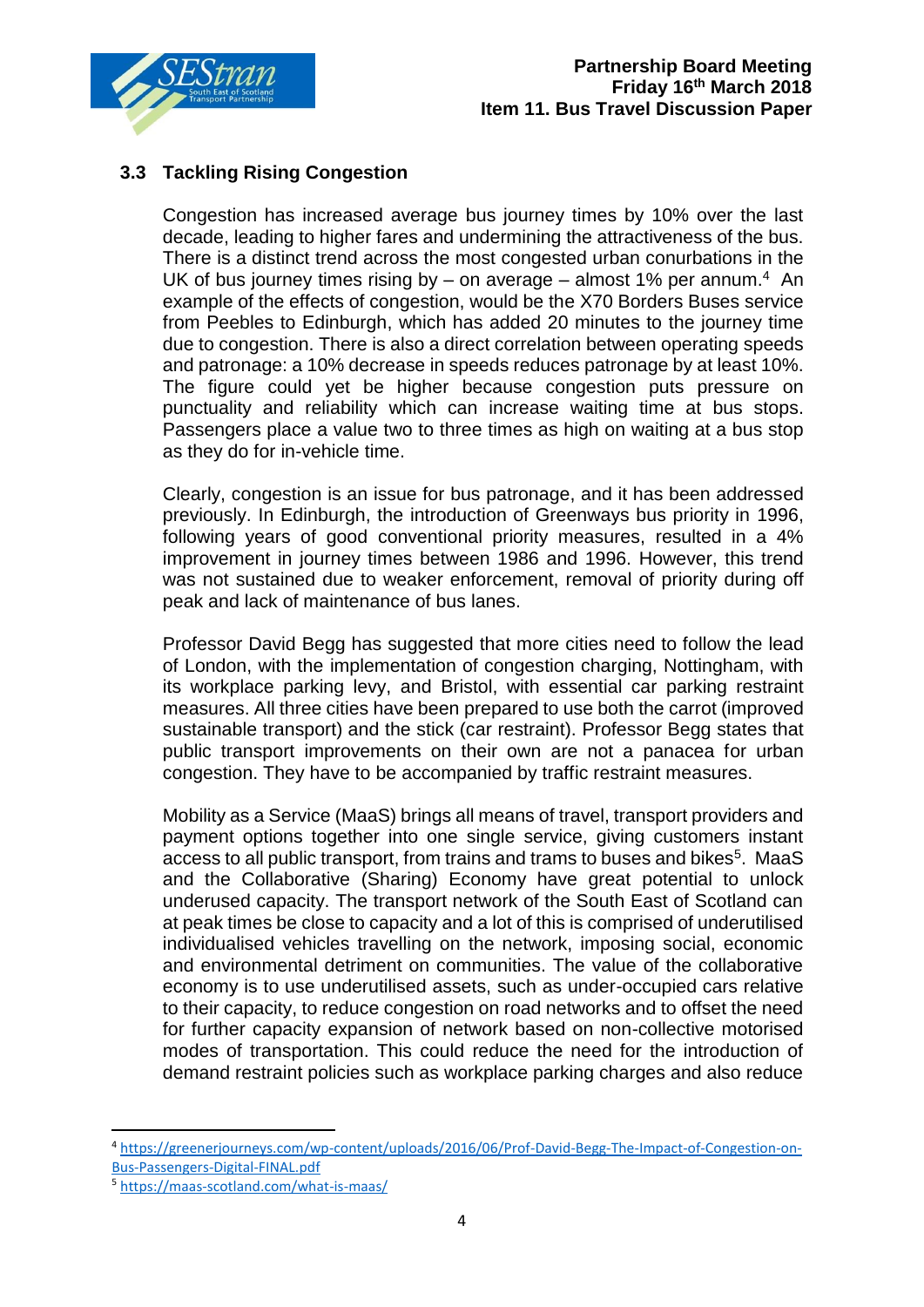

negative outcomes from irresponsible parking of vehicles if the overall number within an area could be managed through collaborative measures.

One of SEStran's objectives laid out within the Regional Transport Strategy is "Reducing the number of commuter journeys by single occupancy vehicles within South East Scotland", thereby tackling congestion. The South East of Scotland Transport Partnership funds the joint membership to Tripshare for all eight Local Authorities and provides support and best practice. Car sharing makes more efficient use of vehicles on our road, helping reduce congestion and pollution. We have also carried out personalised and workplace travel planning through automated and manual methods. [www.sestran](http://www.sestran-parkandride.com/)[parkandride.com/](http://www.sestran-parkandride.com/) provides a comprehensive guide to Park & Ride services available throughout South East Scotland encouraging commuters to leave the car and take the bus, train or cycle to the city centre. We have also spent a significant amount of money on the Real Time Passenger Information project and in active travel initiatives across the region.

**What further 'carrot' and 'stick' approaches should the South East of Scotland Transport Partnership support in the region to encourage bus patronage, thereby tackling rising congestion on the road network? Would a SEStran research paper on road charging or workplace parking levy be appropriate?**

### **3.4 Option of Intelligent Centralisation**

1

Bus operators are forced to respond to congestion and try to maintain service frequency. For every 10% decrease in operating speeds leads to an 8% increase in operating costs. If this is passed on to passengers through higher fares it results in a 5.6% fall in patronage (DfT fares elasticity of 0.7).<sup>6</sup>

Bus fares have risen faster than inflation, increasing by 4.7% in real terms between 2011/12 and 2015/16. It has been driven by unit cost changes and bus operators' response to changes in government policy. Operating costs per vehicle mile have increased by almost 30% in real terms since 2004/05. There has been a material reduction in the Bus Service Operators' Grant (BSOG) payments, falling from a high of £69.9 million in 2009/10 to £53 million in 2015/16. There has also been a reduction in the rate at which operators are reimbursed for carrying concessionary passengers from 73.6% of the adult single fare in 2006/7 to 56.9% of the adult single fare in 2017/18. All three changes have acted to squeeze operator margins and increase pressure on fares.<sup>7</sup> In the RTS, South East of Scotland Transport Partnership stated that "SEStran has reviewed fares levels across the area in terms of value for

<sup>6</sup> [https://greenerjourneys.com/wp-content/uploads/2016/06/Prof-David-Begg-The-Impact-of-Congestion-on-](https://greenerjourneys.com/wp-content/uploads/2016/06/Prof-David-Begg-The-Impact-of-Congestion-on-Bus-Passengers-Digital-FINAL.pdf)[Bus-Passengers-Digital-FINAL.pdf](https://greenerjourneys.com/wp-content/uploads/2016/06/Prof-David-Begg-The-Impact-of-Congestion-on-Bus-Passengers-Digital-FINAL.pdf)

<sup>&</sup>lt;sup>7</sup> 'Trends in Scottish Bus Patronage: Report to the Confederation of Passenger Transport (Scotland)', KPMG (2017).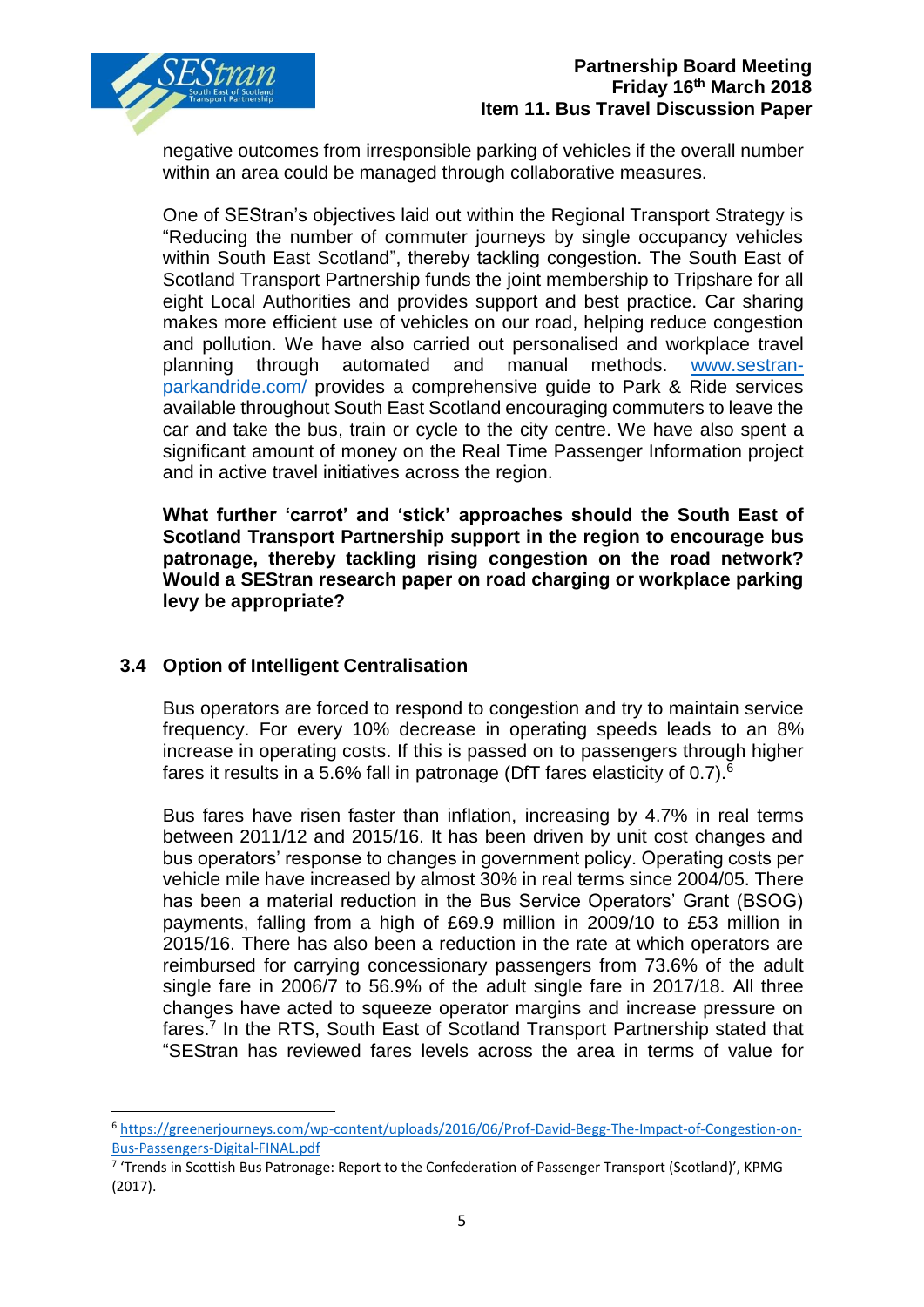

1

money. In the longer term, SEStran will seek to address inequalities in public transport fares across the SEStran area as a medium priority".

Conversely, in the 2016 Passenger Focus survey of bus passenger satisfaction, 44% of passengers were 'very satisfied', 42% were 'fairly satisfied', 8% were 'neither/nor', and 6% were 'dissatisfied'<sup>8</sup>. One question that was posed at the recent CPT Conference, was whether 42% of bus passengers stating that they were 'fairly satisfied' was acceptable, in the face of rising bus fares.

**What can the South East of Scotland Transport Partnership do to support improved quality of bus services and tackle rising fares? (e.g. Quality Partnerships?) Whilst it is noted that member councils do not wish to progress to formal shared services such as a Model 3, what intelligent centralisation could SEStran undertake?**

### **3.5 Equality of Access to Bus Services**

The South East of Scotland Transport Partnership recognises the importance of making the bus an attractive option for travel, and the importance of equality of access to services. The recent Tackling Social Isolation and Loneliness Consultation notes that "accessible transport is vital to people being able to meet face to face and stay socially active, particular for those in rural areas or later in life".

The RTS notes that "SEStran will identify the current levels of information service provision and its potential role to bring added value to the delivery of these services through our Equalities Group. This is a medium priority for SEStran, given the requirements of the DDA and benefits that could accrue from delivery. Mobility impaired information services are deliverable on a regional basis including bus RTPI".

Recent investment in bus vehicles has meant that accessible or low-floor buses now make up 90% of all buses on Scotland's roads; this has doubled from 45% in 2005. Over £655 million was spent on Scotland's bus networks in 2014, 56% (£364m) was from passenger tickets sales while the remaining 44% (£291m) came in financial support from local and Scottish Government<sup>9</sup>.

The Thistle Assistance Card and App were developed with the help of transport providers and users to provide a useful means of displaying the right information for the passenger, with symbols indicating the type of disability and a short message indicating the help required that could be read at a glance by bus drivers, train and tram conductors and other staff. The card comes with an

<sup>8</sup> [http://d3cez36w5wymxj.cloudfront.net/wp-content/uploads/2017/03/04160441/Bus-Passenger-Survey-](http://d3cez36w5wymxj.cloudfront.net/wp-content/uploads/2017/03/04160441/Bus-Passenger-Survey-Autumn-2016.pdf)[Autumn-2016.pdf](http://d3cez36w5wymxj.cloudfront.net/wp-content/uploads/2017/03/04160441/Bus-Passenger-Survey-Autumn-2016.pdf)

<sup>&</sup>lt;sup>9</sup> 'Round the Bend: A Review of local bus provision by Scottish Citizens Advice Bureaux'. Citizens Advice Bureau, June 2016.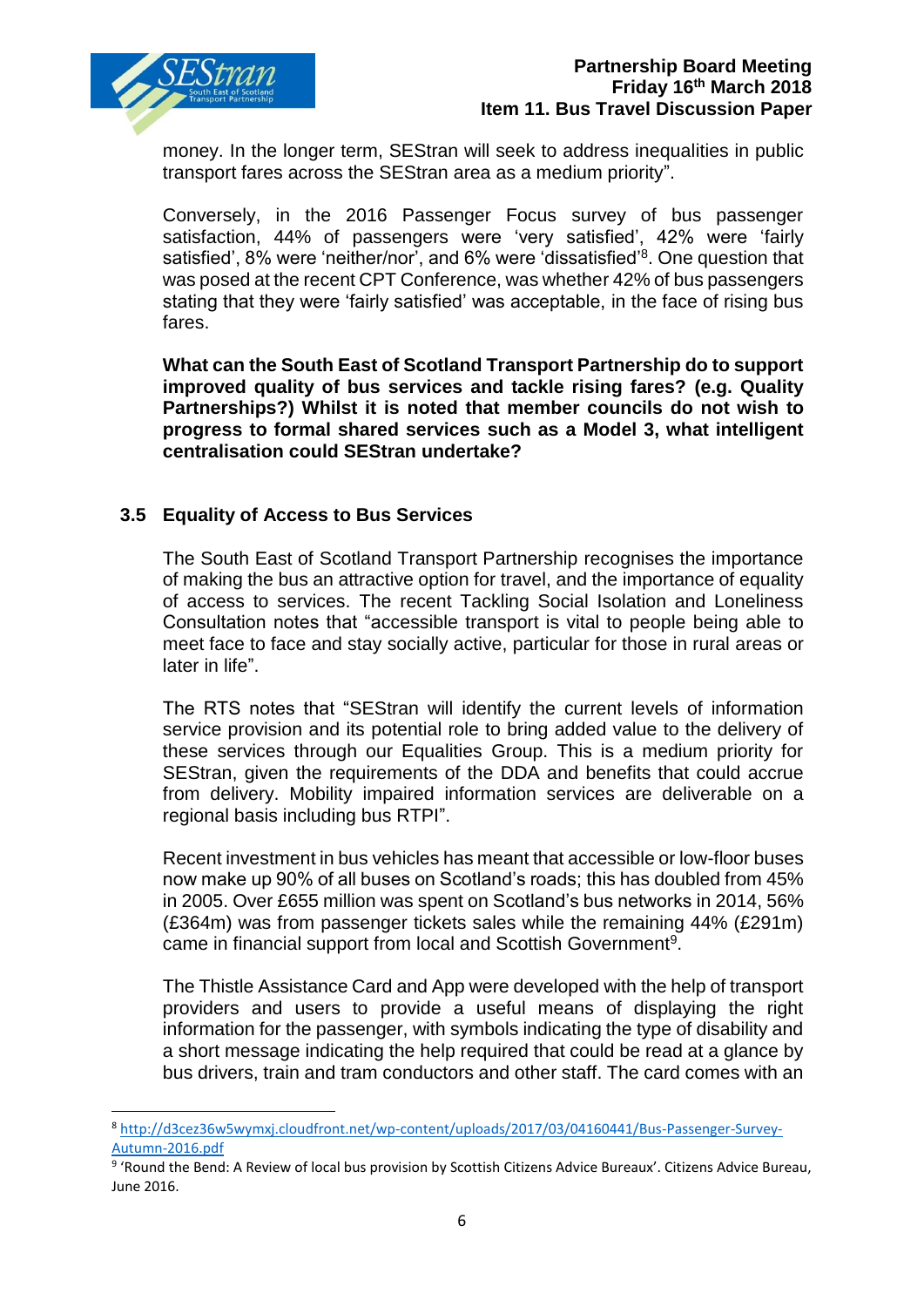

information leaflet showing customers how to use the card and highlighting that it has no monetary significance – it is purely an information card.

From discussions with transport providers, older and disabled people and our Equalities Forum, the South East of Scotland Transport Partnership was able to understand the problems and worries faced by many when using public transport. By providing a simple form of communication between the provider and the passenger in the form of the Thistle Assistance Card, the gap between disabled and non-disabled passengers begins to close. It also gives passengers (who wish) a form of discretion, and can reduce the worries faced when using public transport. Following the success and popularity of the card, SEStran is making the design files available to appropriate local authorities at no charge, so that these can be used as a template for the production of similar access cards throughout the country.

SEStran are also working in partnership with Police Scotland, Transport Scotland and Disability Equality Scotland to develop a regional hate crime charter for public transport, tackling hate crime in relation to five protected characteristics under current legislation (race, religion, transgender identity, sexual orientation and disability). SEStran aims to pilot a charter on a regional scale. The first stage will involve a pilot charter in three local authorities (West Lothian, Fife and Clackmannanshire). The Charter will aim to design and implement policy and guidance which challenges hate crime on the transport network, encourages reporting and thus prevention of hate crime on public transport.

**What further actions can be progressed by SEStran, or by the SEStran Equalities Forum, in order to further encourage equality of access for bus travel, offering a safe and accessible mode of transport for all? One suggestion from a recent Chief Officers meeting would be collaborative working on the development of Community Transport.**

### **3.6 Young People and Bus Travel**

In October 2017, Stagecoach commissioned a study with Young Scot; '*What Do Young People Think About Bus Travel in Scotland*'. The key findings noted that many young people in Scotland view the bus as their preferred mode of transport, however the car (predominantly as a passenger) is viewed by many as the preferred means of travelling due to the car being seen as the quickest (door to door), easiest and cheapest mode. Another reason that young people did not travel by bus was down to the image of the bus or the people who use the bus, however people were not aware that many buses have improved since they last used them.

To further our understanding of how young people use the transport network, SEStran has commissioned Young Scot to deliver the yTravel project in the SEStran region. Over the next nine months – yTravel will see groups of young people investigating the public transport networks, where they run,